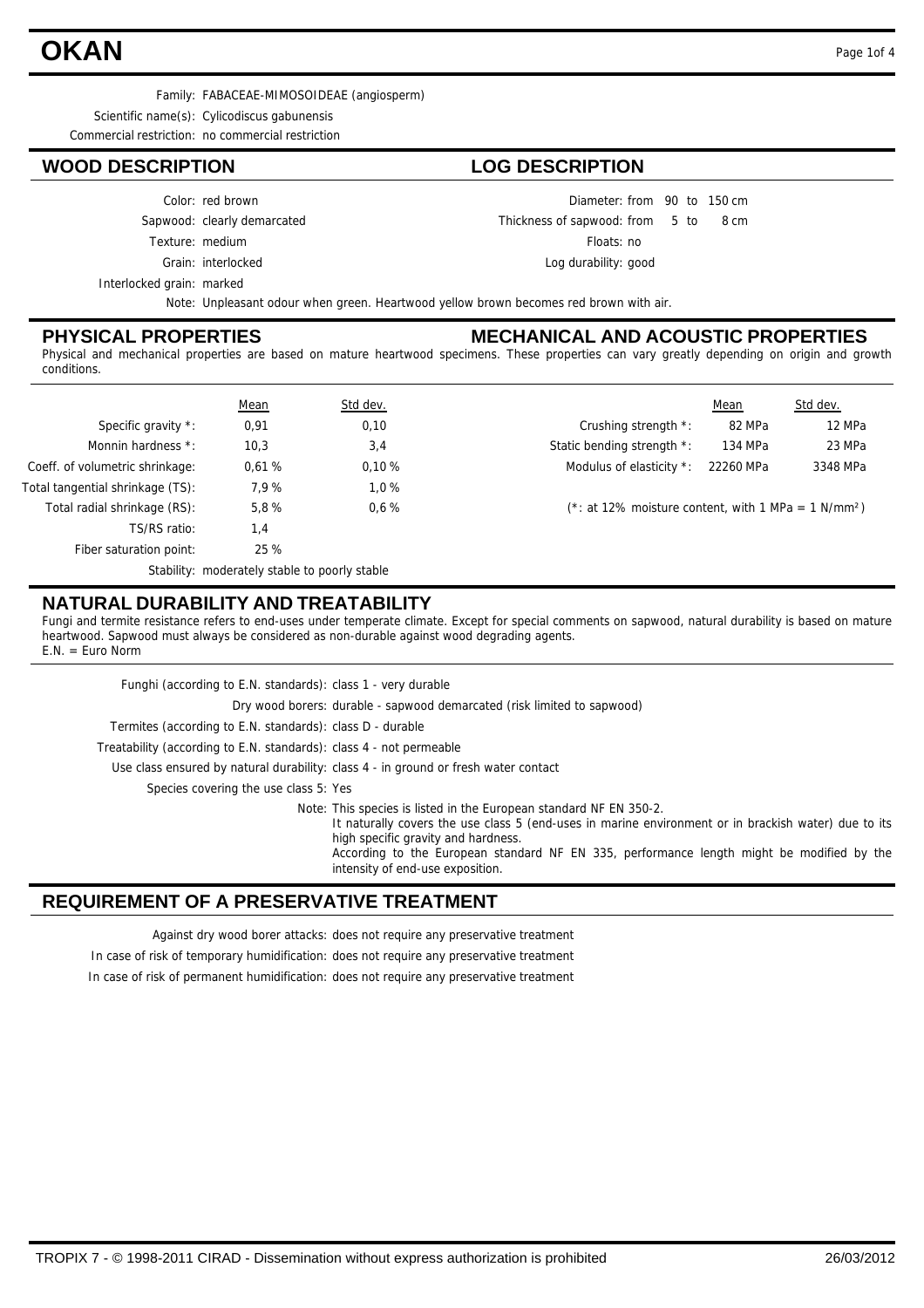## **OKAN** Page 2/4

### **DRYING**

| Drying rate: slow             |                                              |          | Possible drying schedule: 1 |          |                  |  |  |
|-------------------------------|----------------------------------------------|----------|-----------------------------|----------|------------------|--|--|
| Risk of distortion: high risk |                                              |          | Temperature (°C)            |          |                  |  |  |
| Risk of casehardening: no     |                                              | M.C. (%) | dry-bulb                    | wet-bulb | Air humidity (%) |  |  |
| Risk of checking: high risk   |                                              | Green    | 40                          | 37       | 82               |  |  |
| Risk of collapse: no          |                                              | 40       | 44                          | 38       | 68               |  |  |
|                               | Note: Kiln drying must be handled carefully. | 30       | 44                          | 36       | 59               |  |  |
|                               |                                              | 20       | 46                          | 36       | 52               |  |  |
|                               |                                              | 15       | 49                          | 37       | 46               |  |  |

This schedule is given for information only and is applicable to thickness lower or equal to 38 mm.

It must be used in compliance with the code of practice.

For thickness from 38 to 75 mm, the air relative humidity should be increased by 5 % at each step.

For thickness over 75 mm, a 10 % increase should be considered.

### **SAWING AND MACHINING**

Blunting effect: fairly high

Sawteeth recommended: stellite-tipped

Cutting tools: tungsten carbide

Peeling: not recommended or without interest

Slicing: not recommended or without interest

Note: Requires power. It is sometimes difficult to obtain a good finish because of highly interlocked grain. Tendency to tear on quartersawn.

### **ASSEMBLING**

Nailing / screwing: good but pre-boring necessary

Gluing: correct (for interior only)

### **COMMERCIAL GRADING**

Appearance grading for sawn timbers: According to SATA grading rules (1996) For the "General Purpose Market": Possible grading for square edged timbers: choix I, choix II, choix III, choix IV Possible grading for short length lumbers: choix I, choix II Possible grading for short length rafters: choix I, choix II, choix III For the "Special Market": Possible grading for strips and small boards (ou battens): choix I, choix II, choix III Possible grading for rafters: choix I, choix II, choix III

### **FIRE SAFETY**

Conventional French grading: Thickness  $> 14$  mm : M.3 (moderately inflammable) Thickness < 14 mm : M.4 (easily inflammable)

Euroclasses grading: D s2 d0

Default grading for solid wood, according to requirements of European standard EN 14081-1 annex C (April 2009). It concerns structural graded timber in vertical uses with mean density upper 0.35 and thickness upper 22 mm.

### **END-USES**

Hydraulic works (seawater) example and the poles of the Poles Sleepers Industrial or heavy flooring Sleepers Industrial or heavy flooring Heavy carpentry Vehicle or container flooring Sculpture Turned goods Bridges (parts in contact with water or ground) Bridges (parts not in contact with water or ground) Flooring Note: Substitute for AZOBE (Lophira alata) and GREENHEART (Ocotea rodiaei).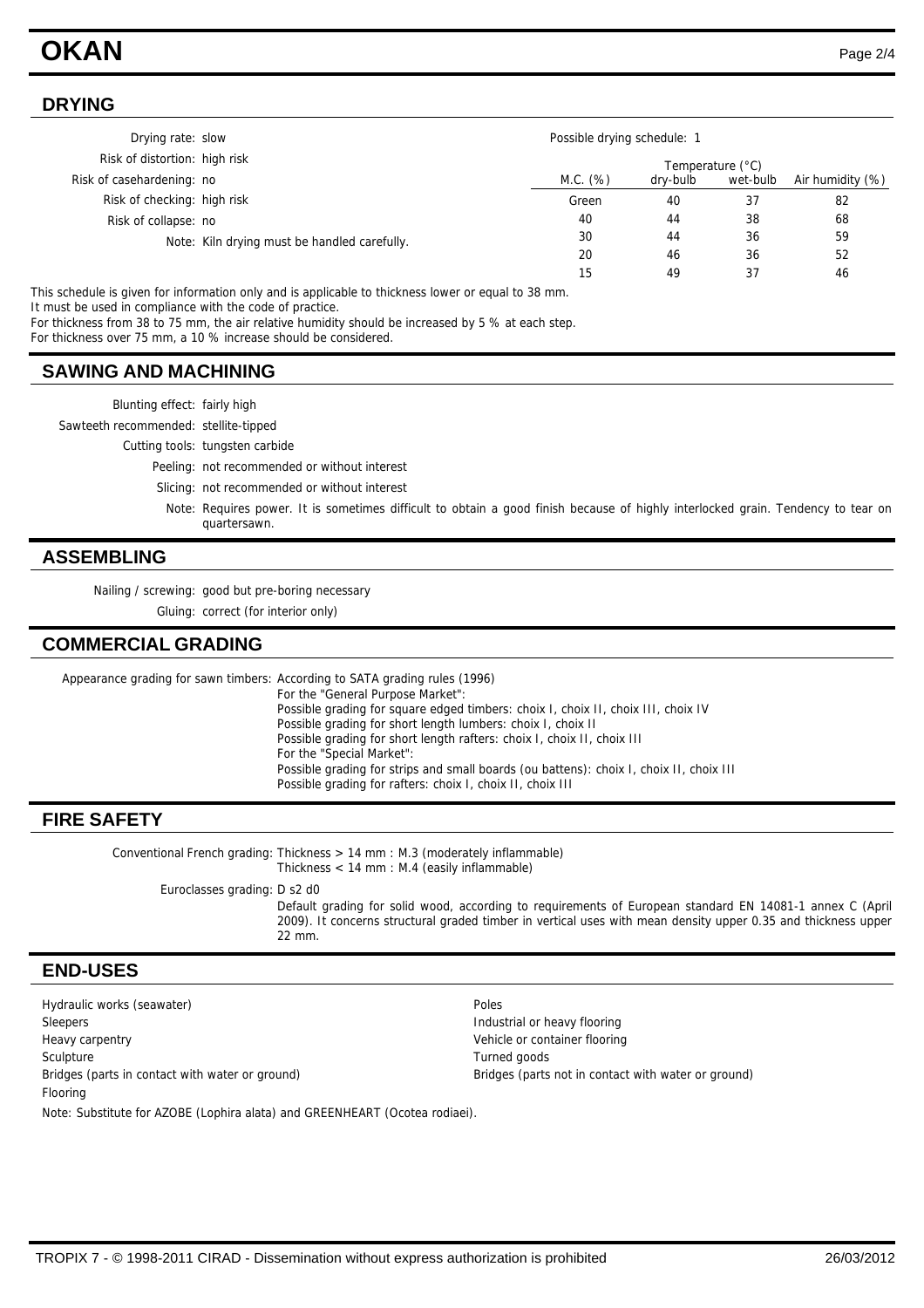### **MAIN LOCAL NAMES**

Country Local name Country Local name Cameroon BOKOKA Congo N' DUMA Ivory Coast **EDOUM** BOUEMON Gabon Gabon Gabon **EDOUM** Gabon ODUMA Ghana ADADUA Ghana BENYA Ghana DENYA Nigeria OKAN

Cameroon **Cameroon** ADOUM ADOUM Cameroon Cameroon AFRICAN GREENHEART